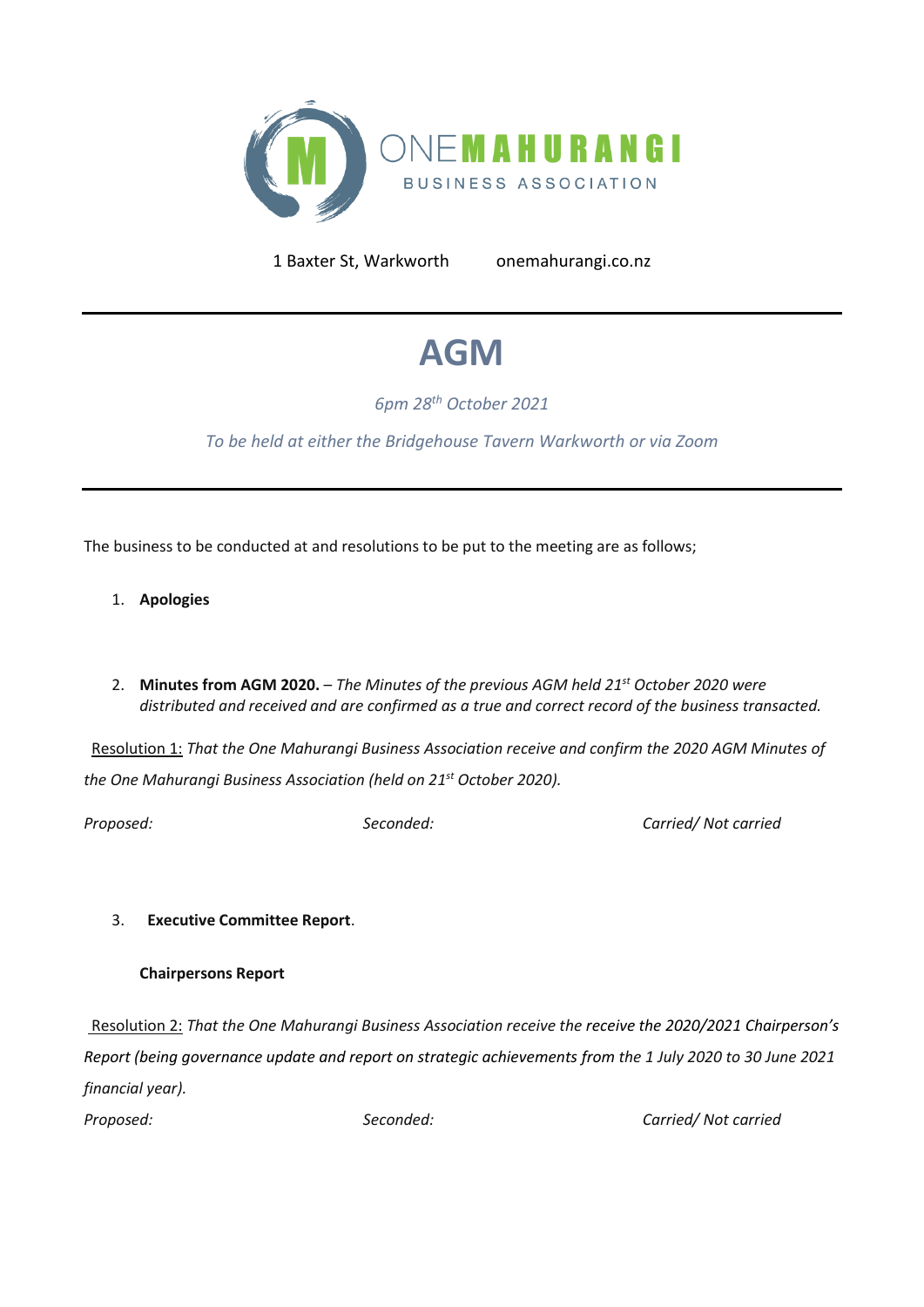## **Managers Report**

Resolution 3: *That the One Mahurangi Business Association receive the 2020/21 Managers Report (being the report of the Operations Teams' activities for the 1 July 2020 to 30 June 2021 financial year). Proposed: Seconded: Carried/ Not carried*

*4.* **Treasurer's Report** - *Our Treasurer will take us through the 2020/21 financial statements, audit report and signed audit management letter, an update on the budget for 2021/22, and the proposed budget for 2022/23.* 

Resolution 4: *That One Mahurangi Business Association receive and approve the Annual Financial Statements for the Financial Year 1 July 2020 to 30 June 2021*

*Proposed: Seconded: Carried/ Not carried*

Resolution 5: *That One Mahurangi Business Association receive and approve the proposed budget for the 1 July 2022 to 30 June 2023 Financial Year which includes the \$135,000 of BID targeted rate, which is a 0% increase on the previous year. Further, that the Association asks the Rodney Local Board recommend to the Auckland Council that the amount of \$135,000 be included in the Auckland Council draft budget consultation process for the 2022/23 financial year.* 

*Proposed: Seconded: Carried/ Not carried*

### 5. **Appointment of Auditor (R34.1) for the year ahead**

Resolution 6: *That the One Mahurangi Business Association appoint ABA Audit Ltd as Auditor for the One Mahurangi Business Association for the 2021/2022 financial year.*

*Proposed: Seconded: Carried/ Not carried*

### 6. **Receive and approve the 2021/2022 Business Plan.**

Resolution 7: *That One Mahurangi Business Association approves the Business Plan for the period 1 July 2021 to 30 June 2022. That the Association note that the Executive Committee has authority under the Rules of the Association to make changes to the Business Plan as necessary through the period.*

*Proposed: Seconded: Carried/ Not carried*